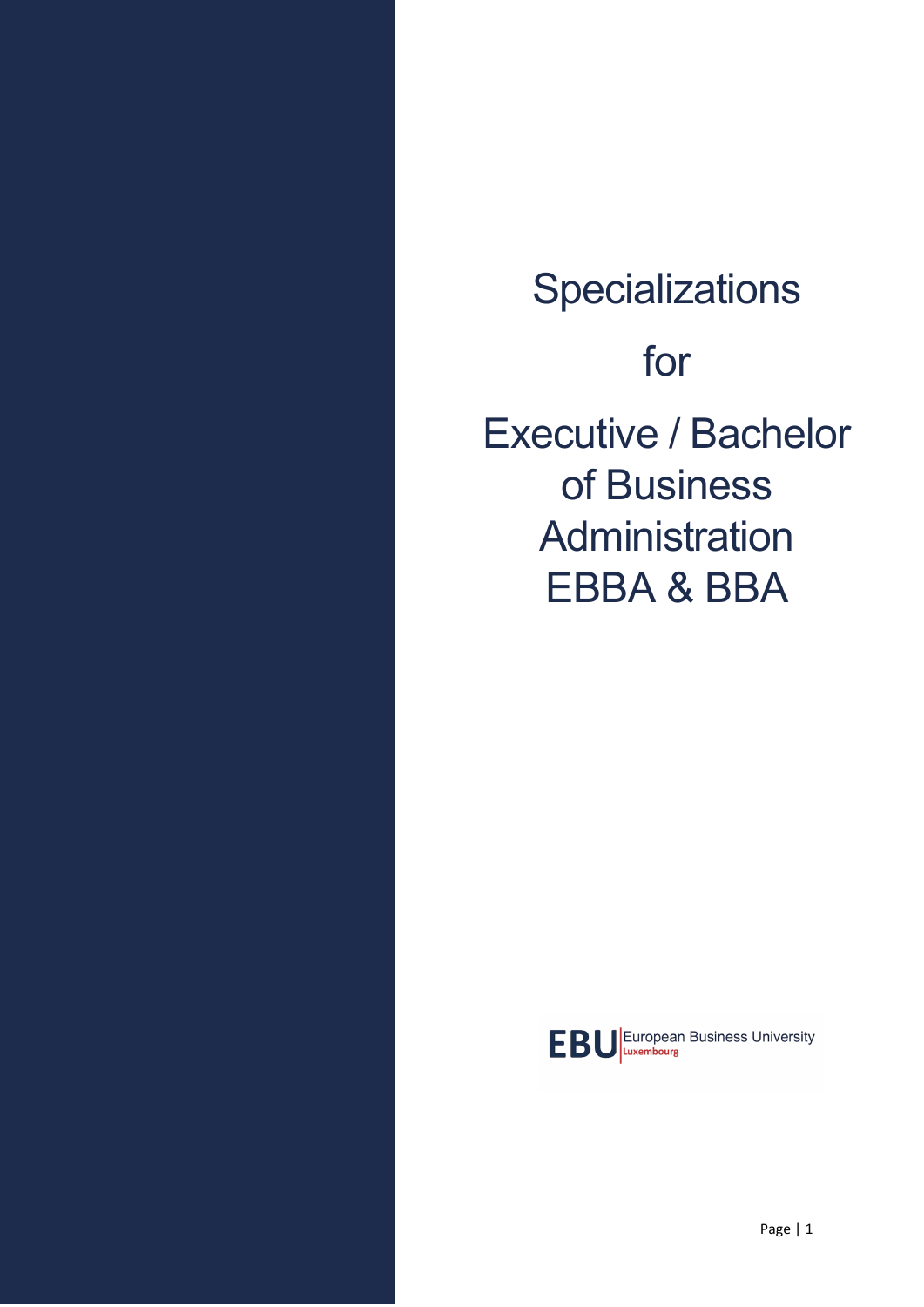# Executive / Bachelor of Business Administration, EBBA & BBA.

## An overview

An EBBA specialization—also known as an "EBBA concentration"—can enhance your core EBBA education.

The courses presented in the EBBA offer specializations in:

### **1) Financial Markets**

These courses give fundamental knowledge on the structure, function and role of the financial system in light of the complex web of links and interconnections with the banking sector. The courses will cover fixed income securities and markets, portfolio optimization and asset allocation, financial intermediaries, financial instruments and the different markets where credit institutions are active players.

Students in the **Financial Markets** specialization must complete three courses from the list below:

**MFS103 FIXED INCOME SECURITIES AND CREDIT MARKETS (4 ECTS) MFS201 FINANCIAL MARKETS AND INSTITUTIONS. (4 ECTS) MFS200 RISK MANAGEMENT IN FINANCIAL MARKETS (4 ECTS) MFS301 CORPORATE INVESTMENT AND FINANCIAL POLICY (4 ECTS)**

### **2) Data Science and Artificial Intelligence**

The Specialization in Data Science and AI offers everything a person needs to understand these two complementary disciplines. The courses cover all introductory concepts of Data Science and Artificial Intelligence helping firmly ground these specialized skills that organizations around the world are currently seeking. The coursesinclude the understanding of data structure and data manipulation, the principles, algorithms, and applications of Machine Learning, how to apply Artificial Intelligence techniques for problem solving and understanding the fundamentals of Natural Language Processing.

Students in the **Data Science and Artificial Intelligence** specialization must complete three courses from the list below:

**MSDA100 DATA SCIENCE IN REAL LIFE (4 ECTS) MSDA104 PYTHON FOR DATA SCIENCE (4 ECTS) MSDA201 MACHINE LEARNING (4 ECTS) MSDA300 INTRODUCTION TO AI (4 ECTS)**

### **3) Financial Technology and Blockchain**

As an MBA specialization, Fintech and Blockchain is designed to give those new to the innovation, a better understand of the underpinnings of Blockchain Technology and the overlying applications to digital currency, supply-chain management, and multiple ecosystems. With direct scrutiny of the latest